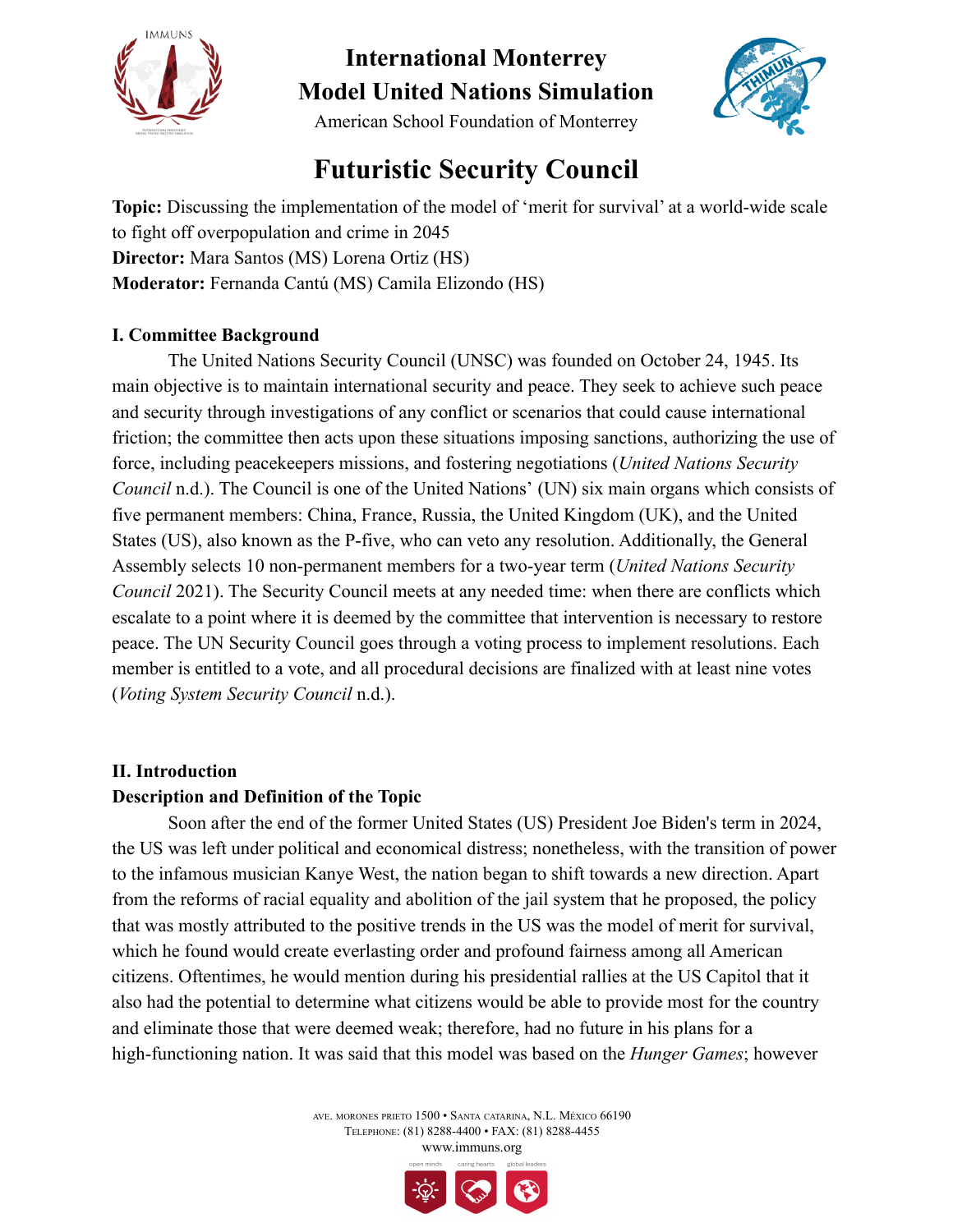



American School Foundation of Monterrey

President West denied this statement, saying that it was his original idea to reform the government the way he did.

Fundamentally, the model of merit for survival consisted of a governmental system where all the goods produced by the country would be administered by the government and distributed in accordance to the ranking of each state at the end of a yearly event which, for all sakes and purposes, is quite similar to that seen Suzanne Collins' *Hunger Games*. Also, depending on the rank each state had, the population needed to be below a certain maximum number. These states did not have governors nor senators that represented them anymore, as Kanye was the sole leader of the whole US. Several countries around the world have adopted this system, especially those that were suffering from overpopulation. However, there were some exceptions, for instance China, a country with well over 3.5 billion citizens did not adopt the system as they called it a genocide of their own people. The world was practically divided into two different methods of dealing with this system; on the one hand it gave more control to the government over their people reducing illegal activity, meanwhile people would lose several of their rights. The committee needs to decide if the implementation of such a system would be worth implementing at a worldwide level.

#### **The Problem**

Currently, the US, a nation that had been prospering for the past decade, is now in chaos after the system started taking a toll on the same five states for three years straight during an economic crisis. As a result people from these states started to riot and attempted to break free from the 'merit for survival' model. Shortly after, Dictator West was assassinated and the country's organization declined from that point forward. Meanwhile, in other countries this model was implemented and used to target a specific group of people; some called the use of this method immoral or a systematic way to eradicate a group of people, a genocide. However, in other countries many of the problems in the nations would decrease: there was an increase in access to health services, an increase in education, there was an end to drug trafficking in these countries, gender gaps were non-existent, and people for the most part led happier lives.

Meanwhile, the countries that did not implement this method would still deal with the same problems they had; all of them a variation of overpopulation. China, for instance, had hospitals full, a huge problem with the distribution of illegal drugs, human trafficking, statelessness, and more social problems. However, China's economy was stable due to the freedoms its citizens had; moreover, they were advancing their space exploration program to colonization phase in order to start freeing up space over on earth. Finally, many countries started to fuse into larger countries to protect themselves from the pressure the US was imposing on other countries to adopt their system. As a result, there was more territory for people

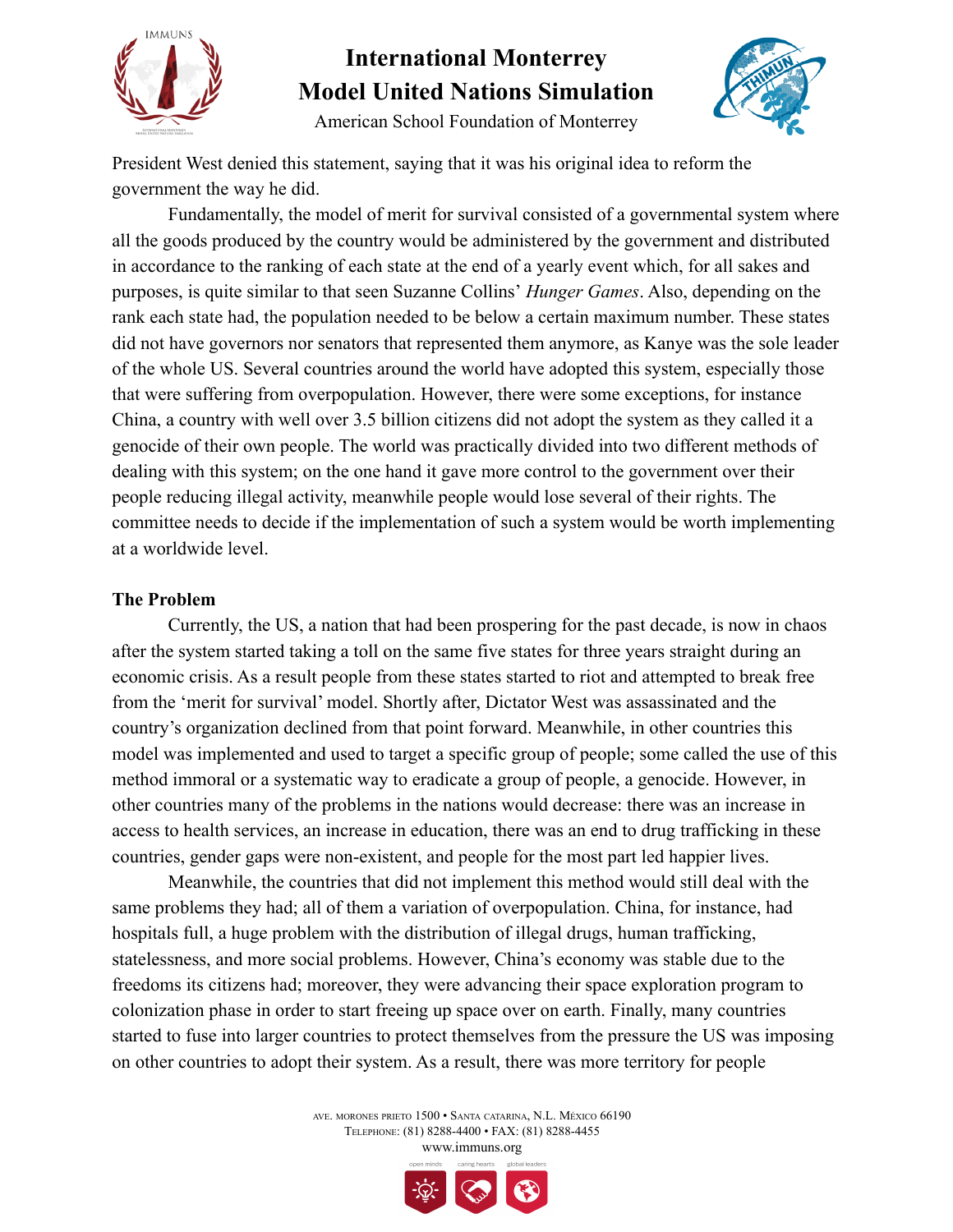

American School Foundation of Monterrey



distribution and the population density of all countries drastically decreased, reducing worldwide chaos. Still, the one problem, still apparent all over the world, was the largest refugee crisis the world has ever seen. With people trying to flee the 'merit for survival' model while others trying to get into it, there were displaced people all over the world. To address such a crisis, the UN Human Rights Council proposed an adaptation of a single system to reduce the incentive of people who wanted to move from one place to another.

## **III. History of the Topic Chronological History of the Topic**

The problem started in the US during October of 2029: President Kanye West was facing multiple problems in the country, starvation, famine, violence, overpopulation, and an increase in crime to name a few. People were rioting frequently all over the country, in an effort to maintain order, congress declared him dictator of the country. With this new power, he sent the military all over the country to restore order. Once this goal was achieved, all forms of state and local government were dissolved in an instant by Dictator West. He declared that starting that December, the first American 'Games for Survival' would be carried out with each state supplying two participants. This activity would go in accordance with his new governing model of 'merit for survival'. Dictator West also stated that all of the countries resources would be administered by his government and redistributed to the states depending on their ranking on the games. Likewise, he also stated that depending on the rank each state had, they would need to maintain a maximum population; if this number were to be above, the oldest in the state would be executed.

December arrived and the games were a success. Each state was forced to give up their two participants which were selected at random and the games were broadcast all through the world. A year later, there was less civil disobedience and people had gone back to their daily lives. Moreover, the government was able to provide greater medical assistance and education to several states, as well as there was a greater control on drug trafficking nationwide. The number of states whose quality of life increased would just increase during the following years. However, there had been an outrageous number of deaths in the districts who got the lowest score on the games due to the executions and lack of resources; regardless, for the most part, people were not unhappy with this method. A decade later near the end of 2039 the US was no longer suffering from any issues and since they now had a greater GDP per capita, even though some states had less resources than others, the lowest districts would still live decent lives. As the success of the US became evident, more western countries would join the effort to reduce the population this way. By 2039, around 50% of the nations in the world had adopted this system.

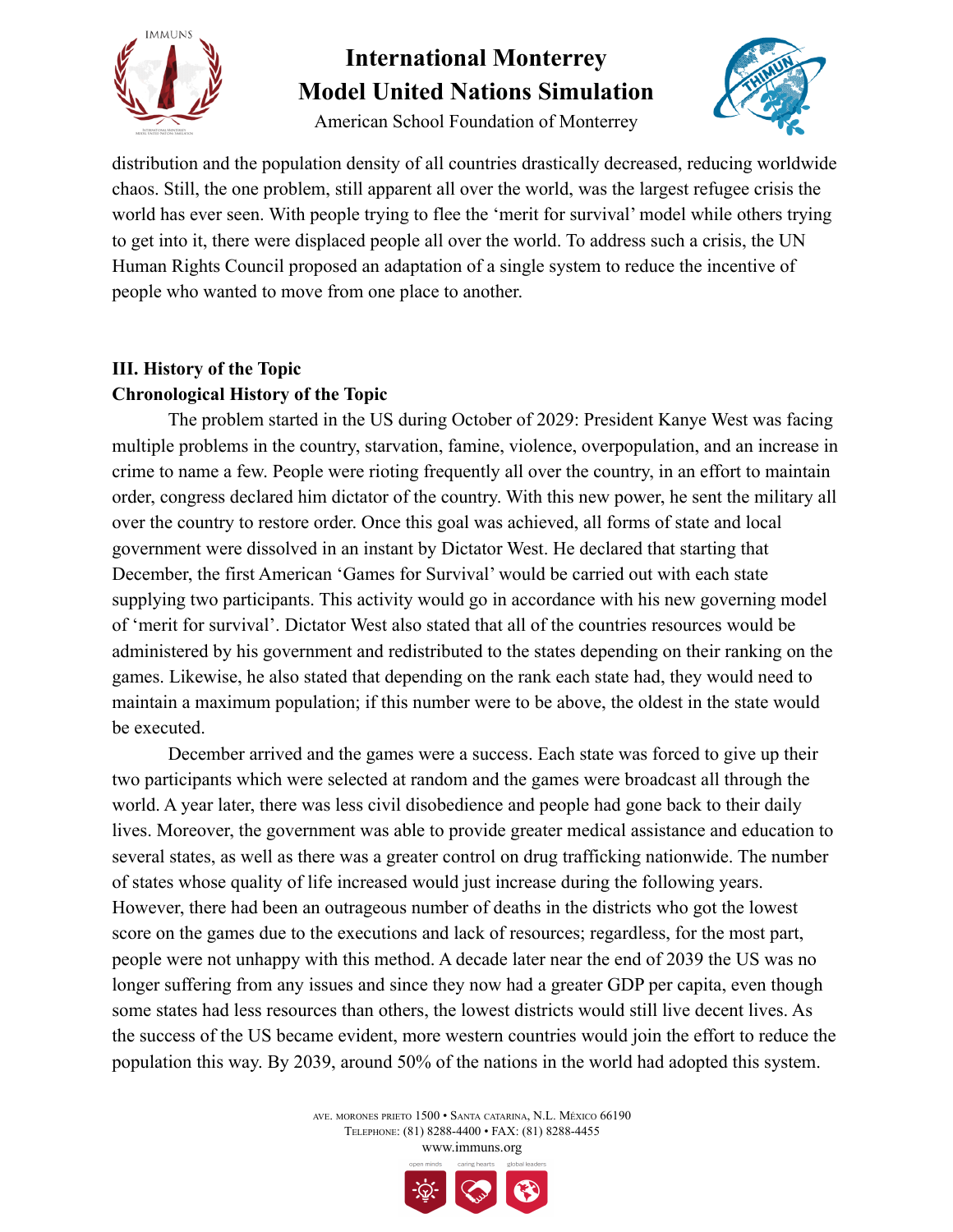

American School Foundation of Monterrey



In the process of adaptation, many small European nations would join with others: Andorra with Spain, Monaco with France, San Marino and Vatican with Italy, the Republic of Yugoslavia reemerged, all of Oceania became one nation with Australia, as well as other fusions of countries. Nevertheless, there were some nations who would willingly combine in order to prevent being annexed into nations with the 'survival for merit' model in place. For example, Mexico joined with Central American and Caribbean nations into The Republic of Central Mexico and the Caribbean, China joined with Taiwan and Mongolia—China kept its name, as well as others. For some nations, this adaptation worked with ease, for others not quite: especially those with weak and easy-to-bribe armies, seeing as this would prevent total control from the government. Also, some countries, such as the Republic of Yugoslavia, decide to adopt this form of government as a way to justify and simplify ethnic cleansing; since all of these countries were already resenting each other, this attempt to create a genocide led to another civil war within the country.

Three years years later, in 2042, the US suffered from a shortage of resources. At this point, the only state with living conditions had barely enough food to give its people one ration of food a day, electrical power also became scarce, and the country had no gas at all. Even though Dictator West assured his people that the country's economic situation would get back to its original state, the situation continued for two more years. With little resources, people from all states, especially the same five states who had been getting the lowest ranking for the past couple of years, started to riot against the government. The federal army was no longer enough to control people in all of the districts, so they retreated back to the capital at Washington D.C. to protect the dictator. However, these efforts were not enough seeing that on the night of July 3rd, 2044, Dictator West was assassinated in his sleep. With no regulations in place, all of them unmade by the late dictator, the US had no leader: the army generals felt like they were the ones in power; however, the people did not want them, the friends of the Dictator all started to betray themselves trying to fill the vacuum of power. At this point, the US was predicted to fall into anarchy in the coming years, people were fleeing towards Canada and Mexico; both countries who refused this system.

### **Historical Case Studies**

### Republic of Central Mexico and the Caribbean

When Dictator West implemented the 'merit for survival' model in 2029, the Mexican nation was the first to criticize the new governing model, deeming it "injust, inhumane and unethical". After Mexico called the United States out, Dictator West issued a statement saying that Mexico is doing its people wrong by turning its back on his model, "they will forever live to regret it" he added. Nonetheless, Mexico's refusal also encouraged other nations to step forward,

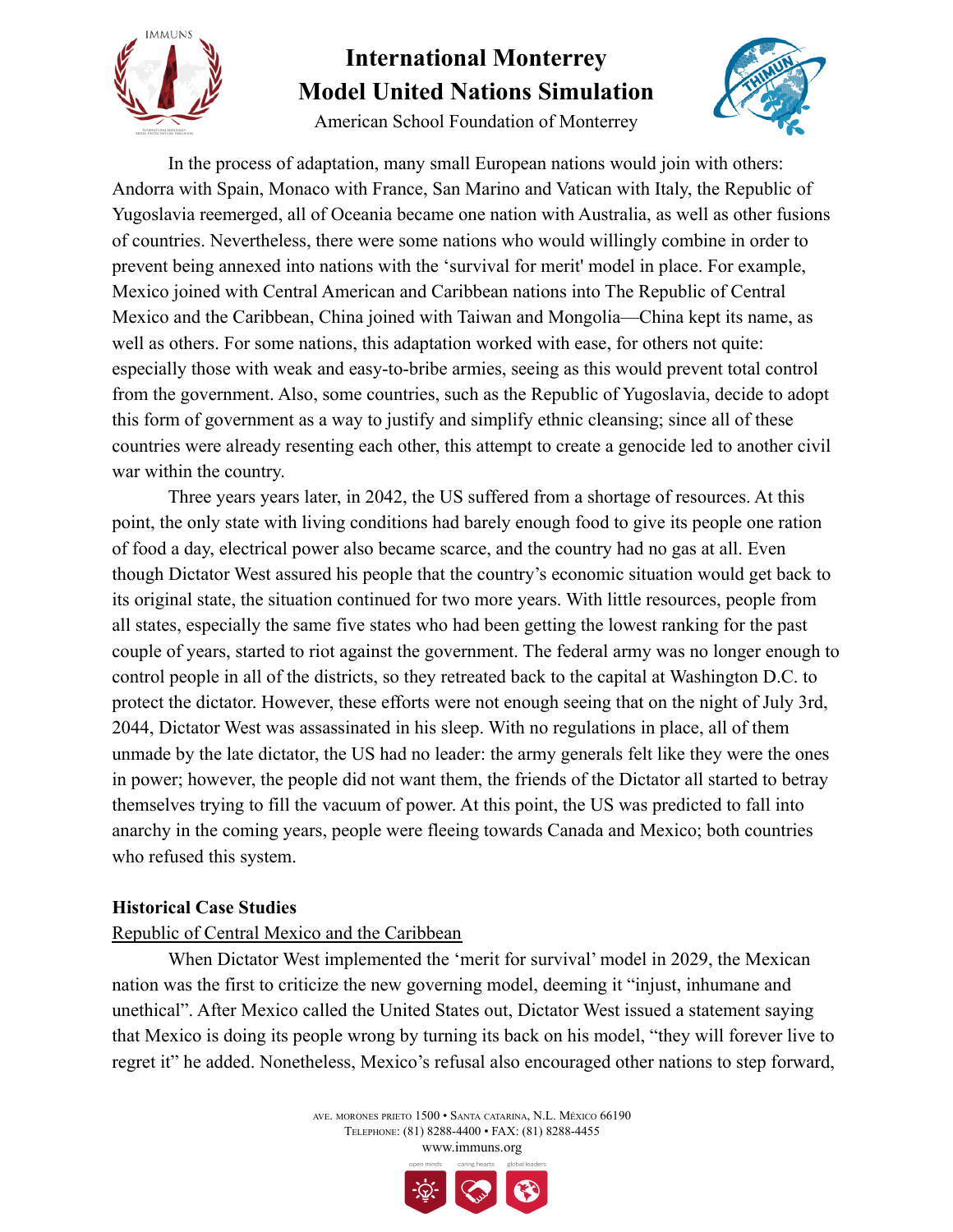

American School Foundation of Monterrey



also calling out the US for their system. Two regions that particularly stood out were the Central American and Caribbean nations, both of whom praised Mexico for being the first nation to question the US' actions. Seeing that the three countries had similar views, Mexico held a meeting between the nation leaders in order to voice their concerns. After the meeting, Mexico issued a statement saying that the country will be joined with Central American and Caribbean nations. In the process the US had to withdraw its previous pressure on these nations as their joint power would be enough to create a big enough conflict. Hence, in 2033, the three nations officially joined, formally changing their name to the Republic of Central Mexico and the Caribbean. Ever since then, the newly formed country has maintained its viewpoint unchanged.

### Republic of Yugoslavia

During the early 1990s, Yugoslavia decided to break up as a result of a series of political upheavals and conflicts. Following its dissolution, the republic began the process of integration with the rest of Europe. The breakup created seven countries: Croatia, Bosnia and Herzegovina, Kosovo, Macedonia, Montenegro, Serbia, and Slovenia. However, after the provinces of Slovenia and Croatia declared independence, war quickly occurred between Serbia and the breakaway republics. Neighbors turned against each other and ethnic tensions were created; Serbia set out to ethnically cleanse Bosnian territory by systematically removing all Bosnian Muslims. Even though the ethnic cleansing came to a stop after the NATO strikes in 1994, the tension amongst the groups still persisted. In 2030, the same conflicts that drove the Bonsian War ethnic cleansing resurfaced; Serbia, together with ethnic Bosnian Serbs, decided to attack Bosniaks with former Yugoslavian military equipment. After the 'meritt for survival' model gained popularity, the seven individual nations decided to reunite in order to implement such a model, forming the Republic of Yugoslavia once again. However, the Bonsian Serbs decided to use the games to their advantage; even though the participants were supposedly chosen at random, the leaders of the country fixed the model to systematically target Bonsian muslims. Hence, Yugoslavia used the games as a cover up for an ethnic cleansing in hopes of removing Bosnian Muslims and Croatian civilians from the country.

### The State of Oceania

Australia began battleting with the issue of overpopulation shortly after 2030. Despite having one of the lowest population densities in the world in early 2020, the country became a popular migration destination due to the country having significantly low unemployment and death rates. With an all time population peak in 2035, Australia knew that they needed to implement a change in order to reduce the number of citizens. However, their efforts to tackle the issue remained insufficient; regardless of countless tries, the country did not achieve its desired

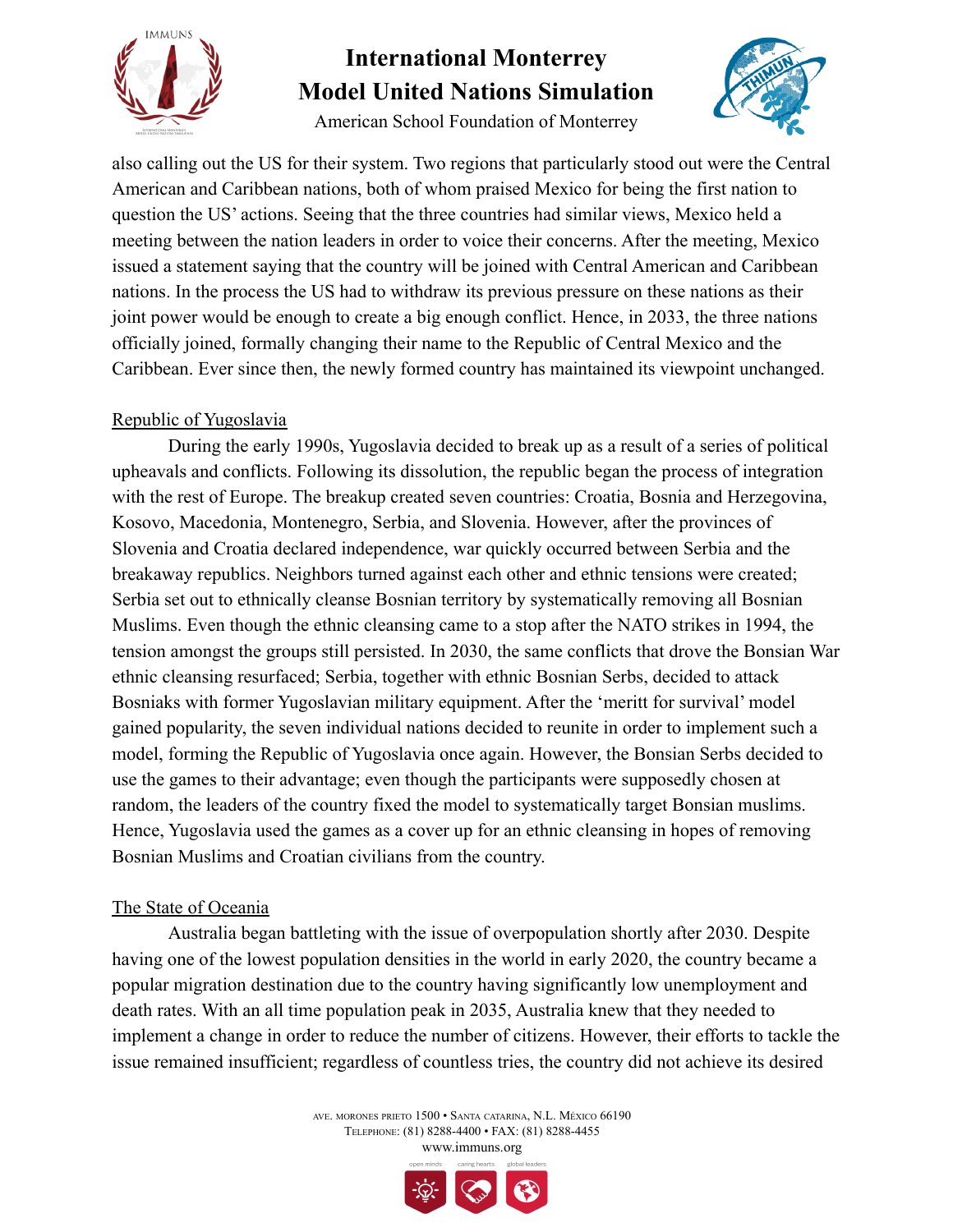

American School Foundation of Monterrey



population goals. It was not until 2036 that the country decided to implement the 'merit for survival' model in hopes of reducing its population count. Seeing as many neighboring nations were dealing with the same issue, Australia became one nation with all of the countries in Oceania which is now known as The State of Oceania. Shortly after its implementation, the State of Oceania saw a decline in civil disorder, an increase in life quality all over its nation, and crime rates decreased significantly. Adding on to adopting the model proposed by the US, the State of Oceania also reformed their electoral system; they followed the US' example and started using the Electoral College and would assign a specific number of votes depending on the ranking of each of the member States of Oceania.

### United States of America

Fearing that the country would fall into chaos due to the rising population and economic decline, American citizens decided to appoint American rapper and record producer, Kanye West, as president of the nation. However, this decision met the nation with many more problems; in October of 2029 the country was full of starvation, famine, violence and overpopulation. In an effort to maintain order, congress declared President West the dictator of the country. With this new power, he sent the military all over the country to restore order and implement his governing model of 'merit for survival'. While greatly criticized at first, this model of governing brought economic stability to the country, fought off over population and even helped deal with many of the problems the nation had been previously facing. People now had access to free universal healthcare and free education all over the country. Moreover, illicit activity and crime rate plummeted seeing as the dictator had complete control over the country. For the first years, shortly after its implementation, the US experienced a level of peace and prosperity it had not seen in decades.

### People's Republic of China

US-China relations have long suffered. In 2016, Donald Trump transformed the entire narrative on China from strategic partner to a strategic competitor. Ever since then the Cold War sentiments that had long been resolved resurfaced. In 2028, Influenced by Trump's strategies, Kanye West fully adopted an anti-China campaign-speak to resonate with voters. In his campaign he acknowledged America's competition with China as a struggle between freedom and despotism. Once he won the elections, President West publicly accused Chinese leaders of being tyrants in need of global domination once they fused with Mongolia and Taiwan, even bringing up arguments from the Cold War. All of these actions further damaged the relationship between both nations; in 2030, US-China relations were at their lowest point in decades. Because of the animosity between the two countries, China refused to adopt the 'merit for survival' model

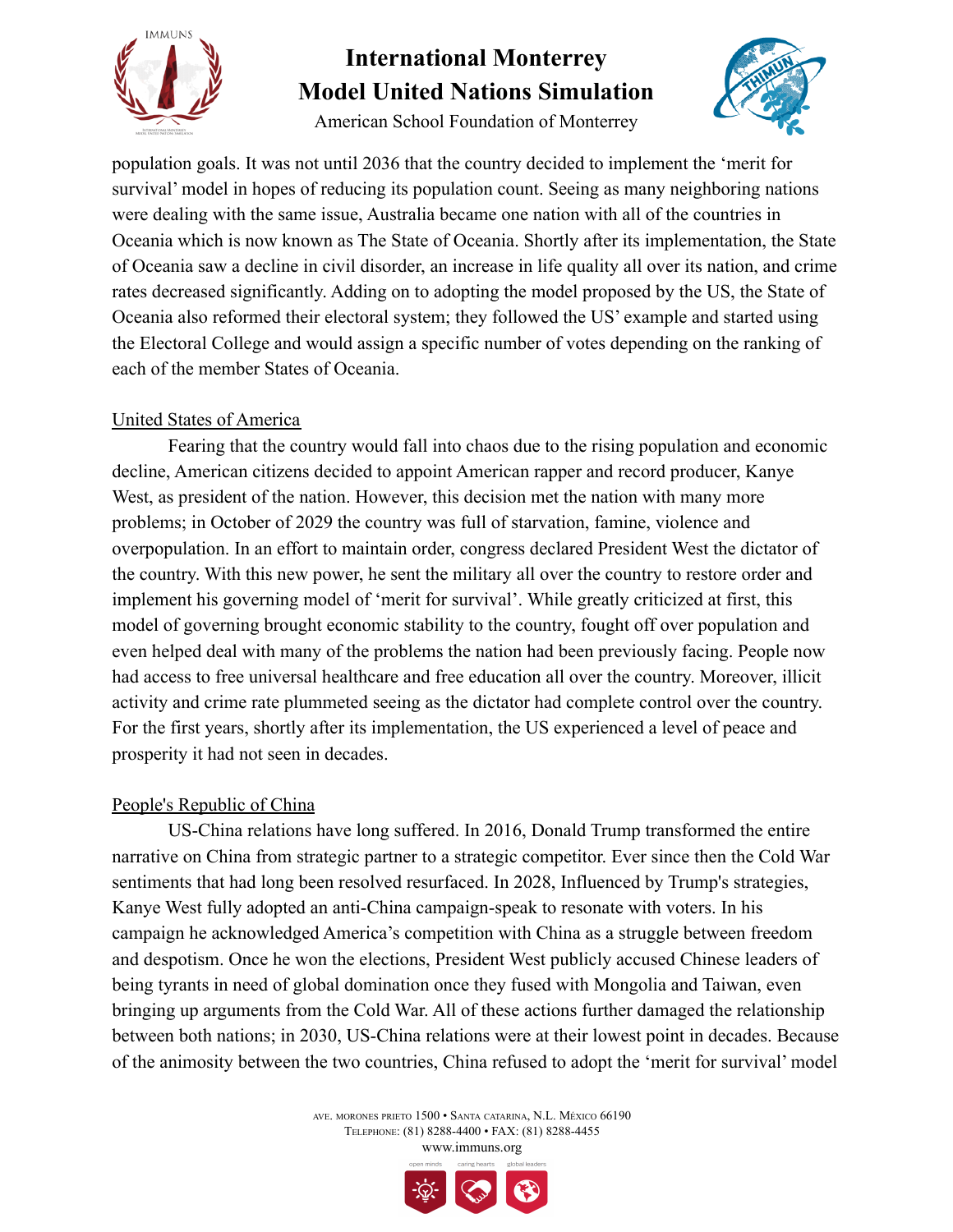

American School Foundation of Monterrey



in refusal of supporting America. Also, their recent fuse with Mongolia allowed for a better distribution of Chinese citizens reducing several of the rising problems due to overpopulation. In response to the US' model, China publicly faulted Dictators West's actions and even rallied other nations to believe the same. In 2035, China closed all of its borders to US citizens and said that the country will not help the US under any circumstance. China's main priority is to finalize their Mars colonization program to be able to fight off the growing population. Although both countries have previously stated that they want to avoid a current Cold War, they are diving into an increasingly ideological battle that shows no sign of settling.

### **Past UN Actions**

In the early stages of the overpopulation problem, the United Nations (UN) attempted to solve this problem by providing emergency humanitarian packages to the countries that needed them the most. In the long-term, strategies included the restructuring of infrastructure and the increase of sexual education. However, these packages were often insufficient and many nations would choose not to fund these as they were trying to solve a threatening overpopulation within their borders. Meanwhile, countries that still did not have an overpopulation problem started experiencing massive refugee waves coming into their countries. As a result, these countries, mostly developing countries, were trying to handle thousands of refugees while dealing with their own problems. The UN dealt with this refugee crisis like it did with all the others in the past; however, this time the UN's resources were spread thin since it was a phenomenon that was seen all over the world.

When the US reformed its government, the UN called their methods of population control "unethical and atrocious". However, it was hard to argue with the fact that the government that adopted such a model would be dealing with most of their current and past problems with an efficiency never before seen. Moreover, the civil order that this method brought to these countries increased their economy and they were able to support the UN's initiatives. Still, the UN kept their stand against the US' model since it would violate several of the rights set forth in the Universal Declaration of Human Rights.

Shortly after the assasination of Dictator West, the Security Council approved the deployment of peacekeeping troops in the country to restore order. Several camps were set throughout the country as 'safe spots' for the victims of the riots in the country. Meanwhile, the same scenario was seen in Yugoslavia, where the UN was trying to protect as many civilians as possible from the ongoing conflict in that nation. While, most of the action the UN has taken is minimal due to the different problems arising being spread all around the world.

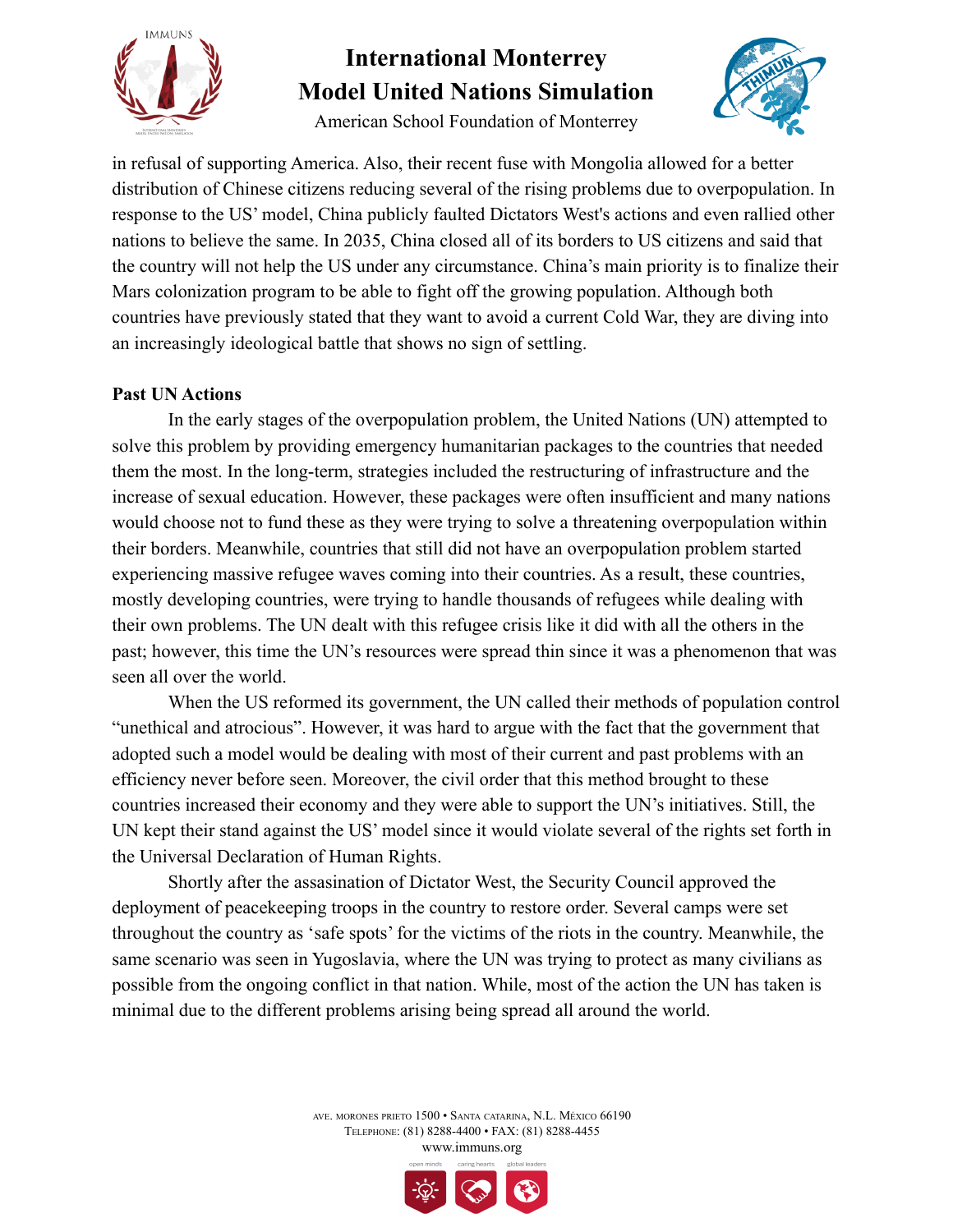

American School Foundation of Monterrey



### **IV. Key Players and Points of View**

#### The United States of America

The US is currently suffering from a socio-political crisis as government leaders are trying to restore order after the assasination of the dictator. Currently, there is a debate on whether or not to continue with the 'merit for survival' model or not within the nation. Meanwhile, there are UN peacekeepers all over the nation trying to protect all the victims of the revolt in the country. The future of the nation is unsure, however the current trend looks to restore the current system and make modifications to it in order to prevent another crisis from happening again in the future. Currently, the US is economically unstable and can barely maintain order within its borders; thanks to its great military it has been able to calm down all of the riots in the country. Due to the instability in the country, problems such as drug and human trafficking have restarted, there are tens of thousands of missing persons reports all over the country. For now, the country is in the process of rebuilding its society to its glory before the uprisings.

#### The Republic of Yugoslavia

The Republic of Yugoslavia, is in total favor and believes the new and modern system is organized and capable of bringing together a nation and solving overpopulation. In fact, the inspiration of applying the merit for survival model brought together all seven individual countries: Croatia, Bosnia and Herzegovina, Kosovo, Macedonia, Montenegro, Serbia, and Slovenia. Therefore, together, they were determined to make the new system successful to make the alliance triumphant. However, it has been found that the nation was using this system to enforce an ethnic cleansing of the population: the Bosnian Serbs were once again trying to eradicate Bosnian Muslims and Croatian civilians from the country; their system was rigged to make sure that the same ethnicities would always end up last. As a result, the country has fallen into an ongoing civil war. Regardless, government officials report minor uprising to the system, even though they say that for the most part, people within Yugoslavia are in favor of this new governing model. While the whole situation within the country is confusing, some facts that are known by all countries are: Yugoslavia has been on the verge of an economic crisis for the past couple of years, and there has been a massive flux of immigrants attempting to flee the country.

### People's Republic of China

The People's Republic of China, are in total disagreement with the adaptation of the 'merit for survival'. As both nations, at the moment, are on bad terms, they are trying to avoid a cold war. But, unavoidably they are still in a battle as their ideology differs. Currently China's borders remain closed to the US, and they refuse to help out the immigrants left by the chaos in

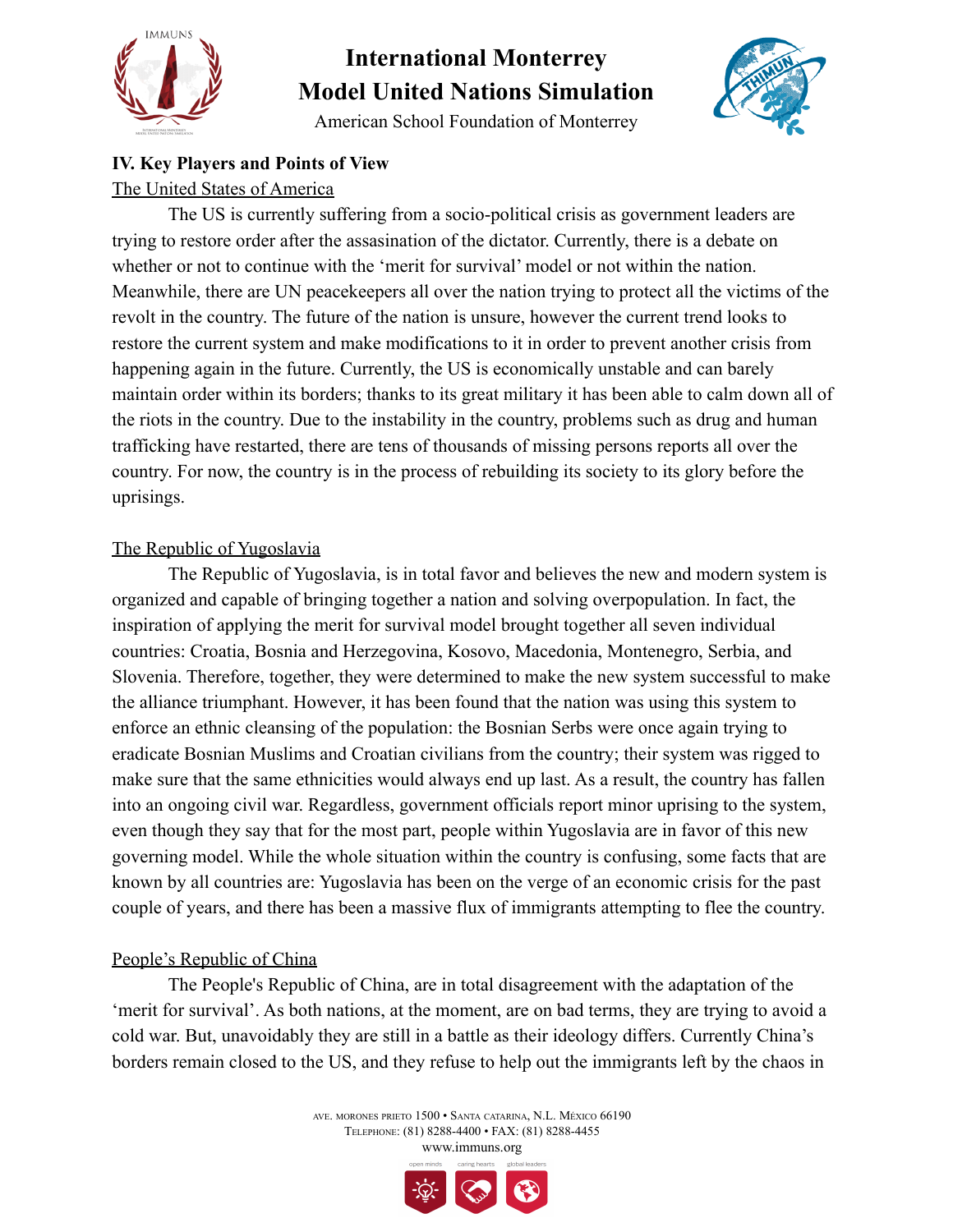

American School Foundation of Monterrey



the country. The country has been working on innovative city infrastructure to help maintain order within its borders. Moreover, they have also sent their first group of colonizers to Mars in hopes of being able to expand their country over on the red planet. China is currently one of the leading countries in the world in space colonization and population distribution. Regardless, the country still faces multiple issues of human trafficking, drug abuse, public unrest, and censorship. The country has strong economic and political relations with both the Russian Federation and The Republic of Central Mexico and the Caribbean, which is why China has been supporting the Mexican government to deal with the immigrant crisis.

### The Republic of Central Mexico and the Caribbean

The Republic of Central Mexico and the Caribbean has been in total disagreement with the US' new governing model since their government first proposed its implementation. Mexico, Central America, and the Caribbean all joined together in hopes of taking a strong stance against US Dictator West, while at the same time fighting off the pressure he was exerting in all nations to implement his system. The Republic of Central Mexico and the Caribbean believe the method is "injust, inhumane and unethical" and should be eliminated from use. As Mexico was the first country to formally and publicly oppose Dictator West, other nations were encouraged into doing so. Taking a stance against the US did take an economic toll within the nation; however, the country increased commerce with its Asian neighbors including China and Russia, and kept on trading with Canada, even though transportation of goods from one country to the other became increasingly difficult with the US in the middle. Shortly after chaos started in the US, México started to receive massive immigrant waves from the northern nation. The country was not prepared to deal with the amount of people incoming and established emergency camps all throughout the Mexico-US border. Most of these countries were in territories controlled by drug dealers boosting the amount of disorder in these camps. Central Mexico is still dealing with several problems in the nation and the worsening refugee crisis is not helping.

### The State of Oceania

The state of Oceania has been one of the most successful modern countries in implementing the 'merit for survival' model. Oceania's crime rates and unemployment rates have plummeted once again; meanwhile, school graduate rates, life expectancy, and overall happiness has been increasing since the implementation of the model. Oceania has been one of the major supporters of the system ever since it decided to implement it along with its democratic system. As a result, it started having better political and economic relations with the US, increasing commerce between the nations. The country has been actively helping the US recover from the economic crisis and the riots it experienced. It has helped both Canada and Mexico in

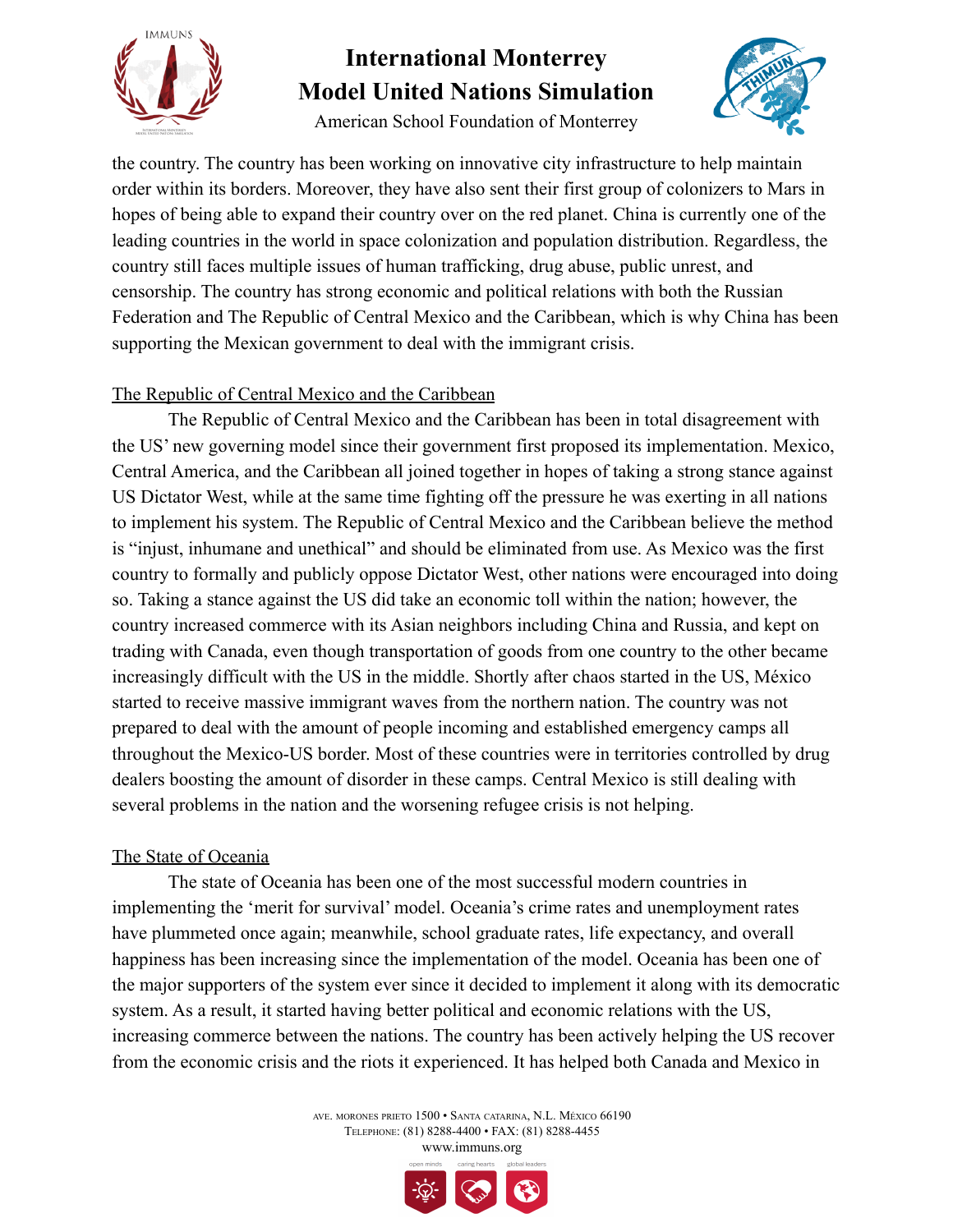

American School Foundation of Monterrey



dealing with the refugees fleeing the US, meanwhile it has sent help to Washington DC to reinstate the federal government, this time in a more democratic fashion. Overall, the State of Oceania is a firm believer in the model of 'merit for survival' and is willing to help nations implement it.

### **V. Possible Solutions**

It is unquestionable that this conflict requires a comprehensive, multi-faceted solution. To resolve this peacefully, all member-states should analyze the root of the issue— overpopulation and increasing crime rates. For decades, everything has been adding up to this moment, where the government finally understood that the exponential increase in population was getting out of hand. The simple empowerment of women would be a start. For example, women who work are more likely to find access to contraceptives and reproductive health services, thus becoming educated on the various types of birth control that exist today. In 2021, the United Nations Population Fund began running microcredit projects to turn young women into advocates for reproductive health, thus taking a step in the right direction to diminishing population rates (*5 possible solutions ... overpopulation* 2017). Although it's been over twenty years, the project still stands today and continually inspires others to create similar initiatives.

The following solution is similar but just as essential. Family planning consists of "the practice of controlling the number of children in a family and the intervals between their births, particularly employing artificial contraception or voluntary sterilization" (*family planning, n.* n.d.). Merely educating families about contraceptives, women can avoid unaccounted pregnancies. When Iran introduced a family planning program in 1989, its fertility rate declined from 5.6 births per woman to 2.6 in a single decade (*5 possible solutions ... overpopulation* 2017). Similar effects could be present now. Immigration plays a vital role in overpopulation. When people migrate, resources are depleted, and new families are usually formed, increasing population size. Reducing immigration numbers, resources will be utilized more sustainably and efficiently, and national populations will begin to stabilize (*Solutions to overpopulation ... do* 2019).

Moreover, the implementation of the governing model of 'merit for survival' should be discussed and the committee should determine if it is worth implementing at a world-wide scale. The benefits of this method have been shown, as greater control over the people in the country have allowed governments to tackle pressing issues within the countries. However, it is also important to note that this method has been called a violation of several fundamental human rights and freedoms. Moreover, the consequences that this model may have can be quite disastrous as seen in several countries including the US and Yugoslavia.

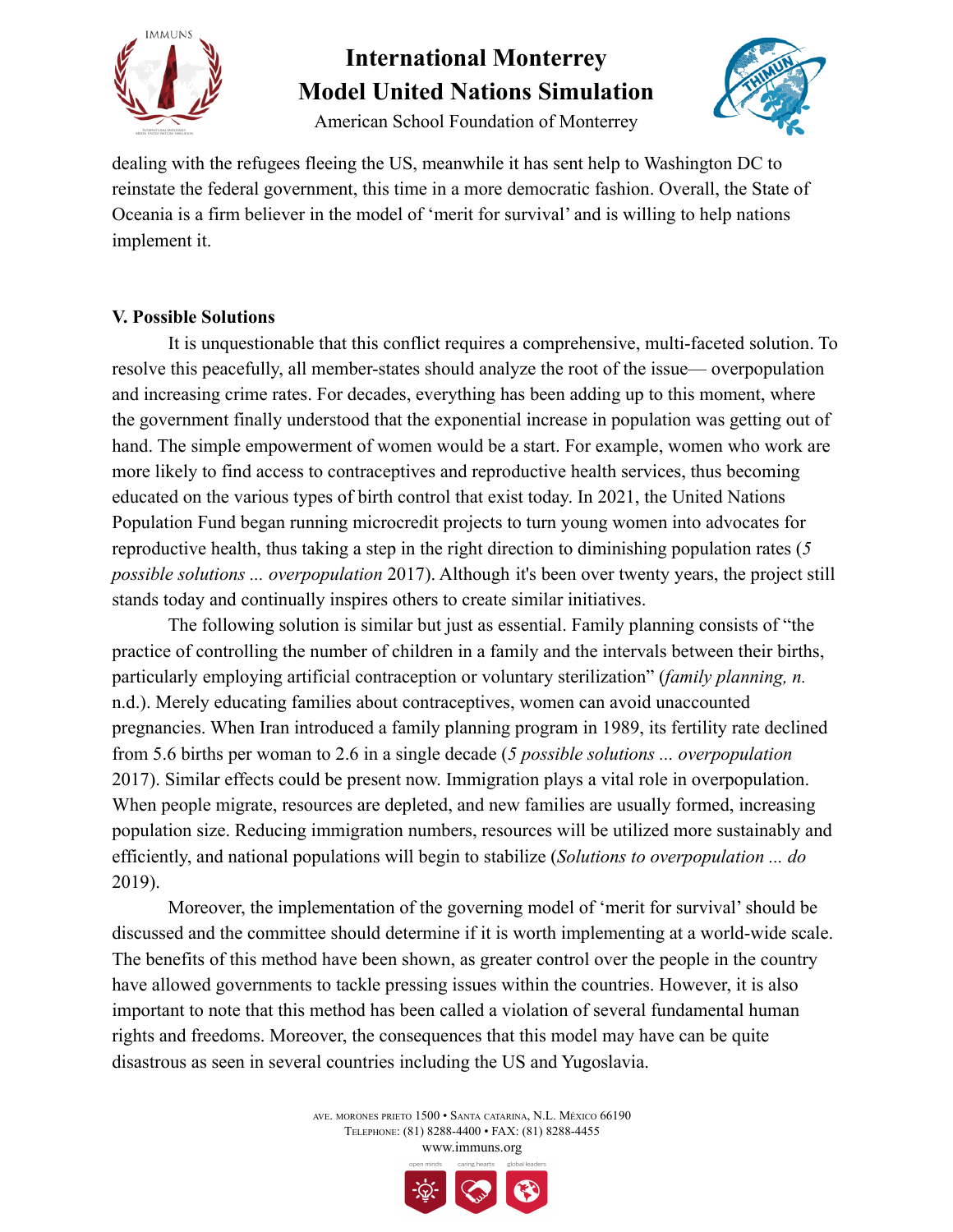

American School Foundation of Monterrey



### **VI. Current Status**

At the moment, the US is currently in shambles, the streets are overrun with guerillas, families have been moved out of their homes, and it seems like there is no way to set things back to normal. México and Canada have currently closed their borders and are doing everything in their power to deal with the massive influx of refugees that they are receiving. Citizens of both northern Mexico and southern Canada have started to move out of their homes and move as far away from the war zone as possible. Countries beside the new nation of Yugoslavia have also begun to express fear over the ongoing civil war and have been forced to fortify all of their border security. Countries that did not adopt this model have been hit the hardest as they are receiving immigrant waves from places where the model failed, while also dealing with their own problems. Furthermore, due to the fact that the US is in complete disorder, the world economy has completely shifted balance. China, Russia, Oceania, and the UK currently hold the worlds' strongest economies. While several countries that have adopted the system have seen benefits, other countries have seen deficits; yet, none of these countries are dealing with overpopulation. Meanwhile, all countries that did not adopt the 'merit for survival' model are still dealing with overpopulation and all of the problems that came with it. Below there is a map of the world showing the countries that have and have not implemented this model, as well as more descriptions about their specific situations.



Map Created by Tania Van Der Linden

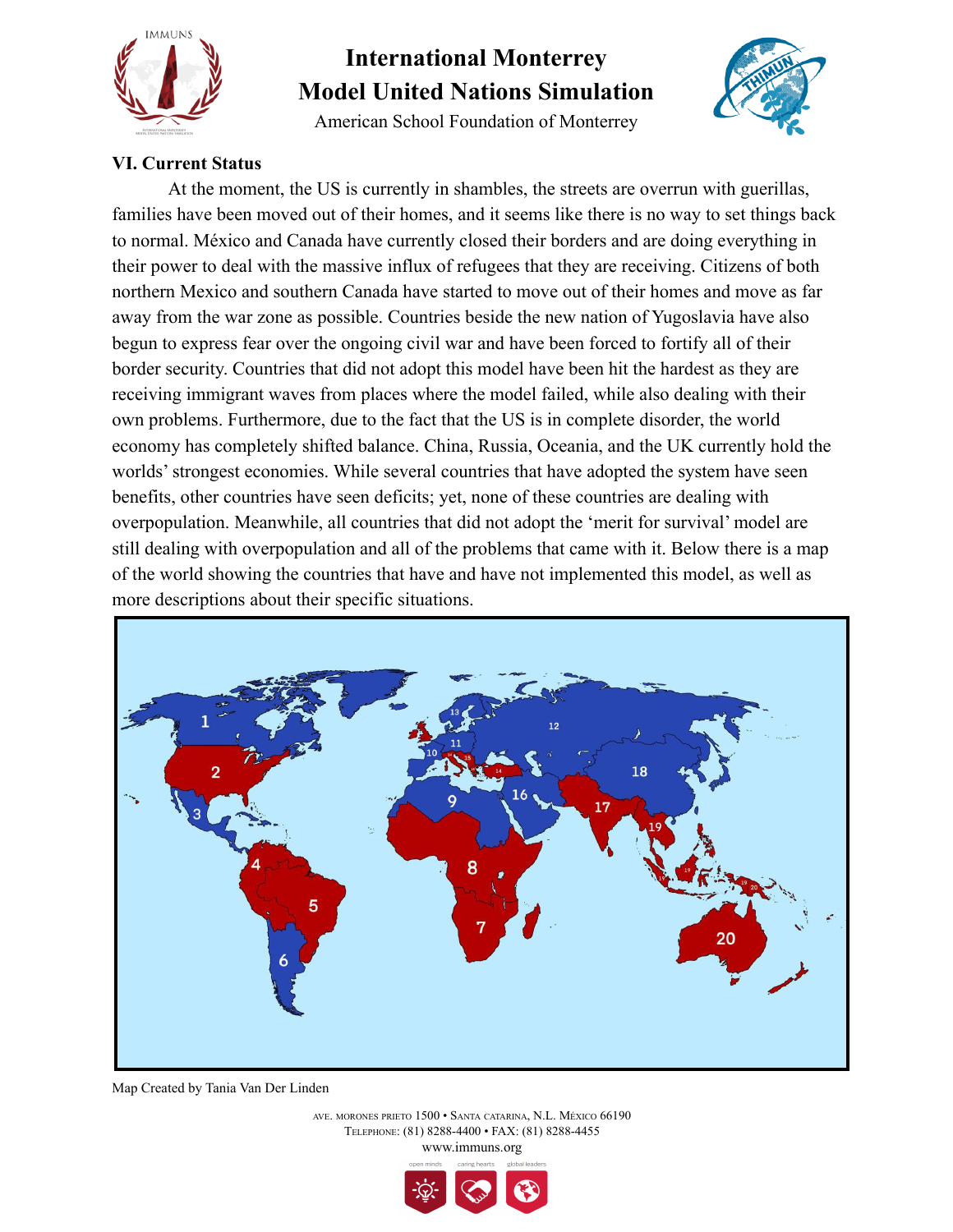



American School Foundation of Monterrey

- 1. Canada Has been against the US' governing model. It is currently dealing with immigrants coming from the US and has remained economically stable: it holds ties with China, Russia, and Mexico.
- 2. **The United States of America**
- 3. **Republic of Central Mexico and the Caribbean**
- 4. The Great Colombia Has adopted the US' governing model, it is quite a recent implementation so it is currently following the trends that most other nations have.
- 5. Brazil The government adopted the US' governing model; however, its people are against this model and there have been numerous uprisings within the country.
- 6. The Argentinian Empire Has refused the US' model and is currently dealing with immigration from Brazil.
- 7. South Africa and Its Territories, including Madagascar The country has adopted the US' model and has decreased violence all throughout the region. So far, the model has been beneficial for the country although there is minor opposition. It has closed its border with the DRC & CA.
- 8. The Democratic Republic of Congo and Central Africa The country has fallen into chaos after adopting the model as the same seven states have ended up in the lowest ranking for four years straight.
- 9. The Saharan Empire The Empire has refused the US system and is currently dealing with a refugee crisis. Moreover, the country is dealing with corruption in the east with rumors of the west seeking independence.
- 10. The French-Spanish Republic These countries joined forces after fighting off pressure from both the UK and the IGT Alliance. Moreover, their combination of territories allowed for a better distribution of people within their borders, the country still suffers from over population but at an overall lesser scale.
- 11. New Prussia Despite stating a clear position against the new governing model, several people in New Prussia have looked at the benefits that this system has brought to other countries, creating strong debates between citizens.
- 12. The Russian Federation The Russian Federation is taking a definite stand against the 'merit for survival' model, it is currently helping Canada receive several immigrants from the US.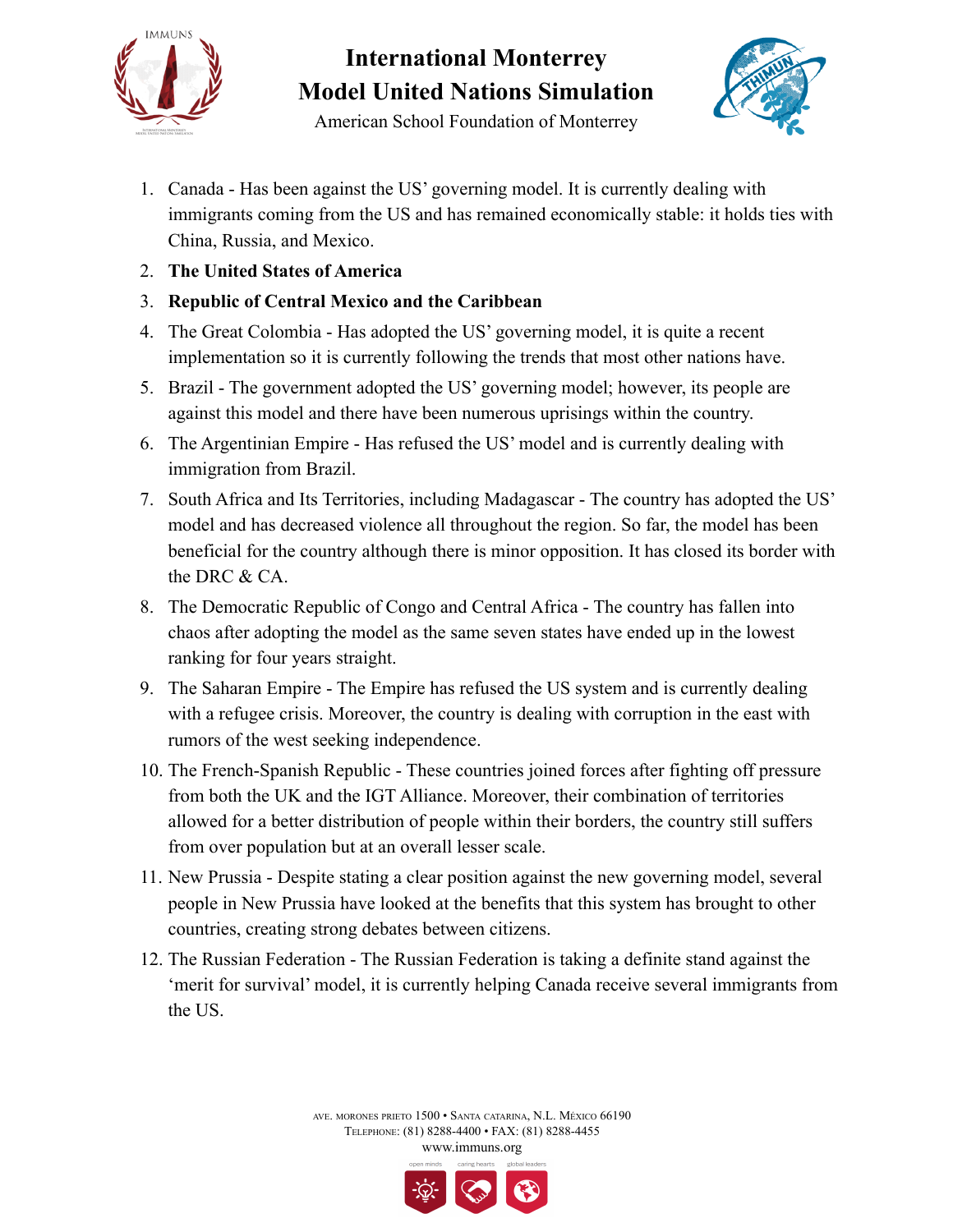

American School Foundation of Monterrey



- 13. The Norse Kingdom The Scandinavian countries merged early during the 2030 to distribute resources and population within their lands easier, as a result this country has been able to fight off overpopulation and it is maintaining a strong economy. It has not given any statement regarding its opinion on the US' model.
- 14. The Italy-Greece-Turkey (I-G-T) Alliance The IGT alliance was created for the implementation of the US' model. This was the latest group of countries to implement the model, it has only had two years, however the countries no longer have problems with overpopulation and crime rates have been declining.

### 15. **The Republic of Yugoslavia**

- 16. The Arab League Nations in the Middle East joined into the Arab League in an effort to clear out US influence within the nation. The League is strongly against the methods used by the US for population control and it is working on developing a space program to deal with overpopulation problems.
- 17. India India adopted the model along with Pakistan and Afghanistan in order to reduce population. This nation suffered the biggest amount of deaths after the first implementation; however, quality of life in India has been better than it had been in decades. It is currently helping the US recover from its crisis, while facing minor opposition within its nation.

### 18. **The People's Republic of China**

19. Thailand's Empire - Southeastern Asian countries merged to adopt the US' model. However, due to high corruption in the region, the government does not have complete control of the countries resources, altering the amount of resources some people recieve.

### 20. **The State of Oceania**

21. The United Kingdom - The UK adopted the US' model shortly after their success. The country was suffering from a high crime rate and had people fleeing the country due to overpopulation. Currently the UK holds one of the strongest economies in the world and it is helping the US recover from its crisis.